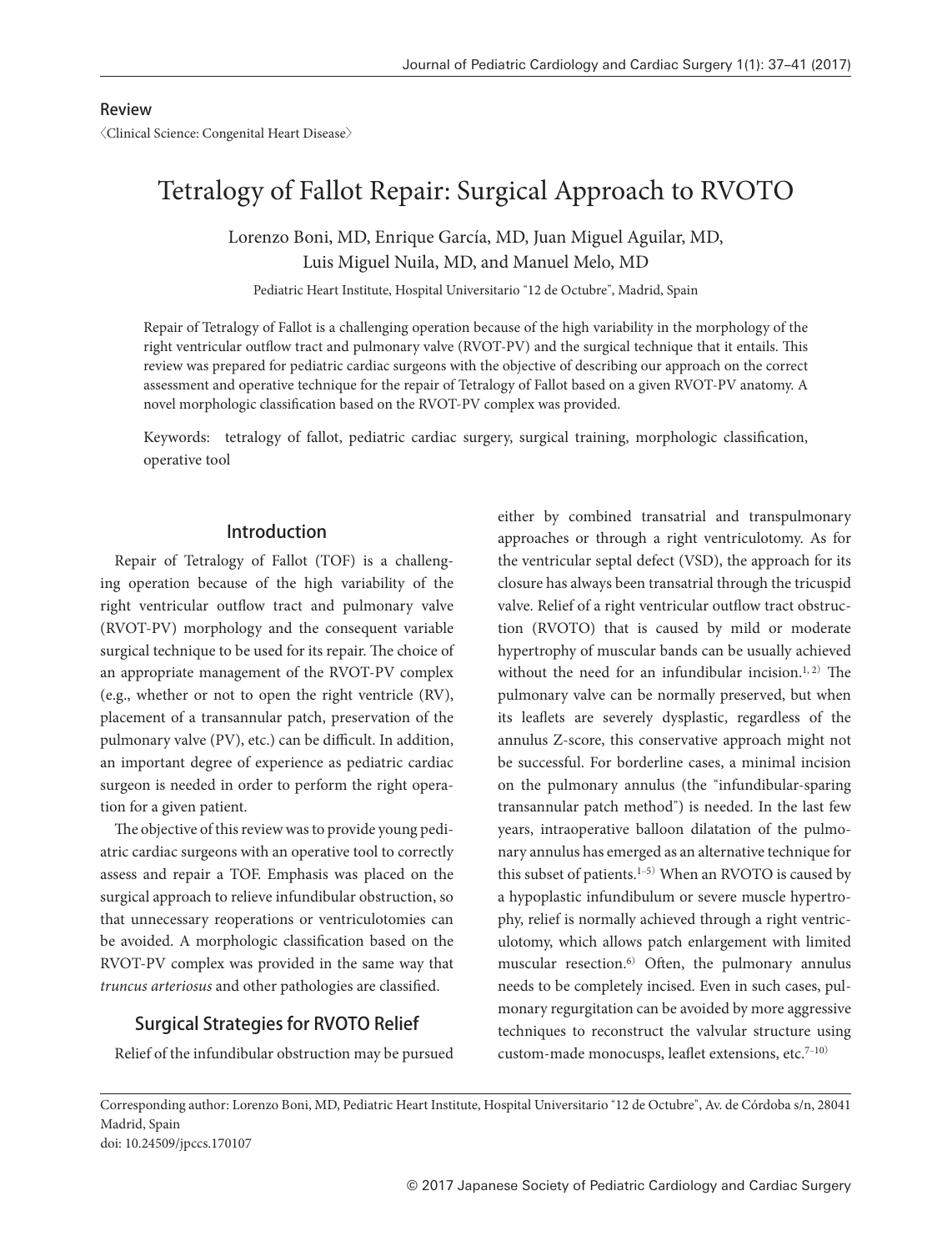

Fig. 1 Classification of TOF according to the RVOT-PV morphology and the proposed surgical approach to relieve infundibular obstruction

### Surgery-Oriented Morphologic Classification

We classified TOF patients based on the anatomy of the RVOT-PV complex, in such a way that for a given type of TOF, a specific operative strategy can be suggested to address the RVOTO (Fig. 1). Of course, these recommendations are not absolute and the operative strategy in borderline cases may vary. Furthermore, different specific techniques, such as balloon annular dilatation, minimal annular incisions, and placement of mono-, bi-, or tricuspid valves may be applied in the same strategy.

### Tetralogy of Fallot Type I

This is the so called "pink Fallot," wherein the pulmonary annulus is normal or near-normal and the infundibular component of these RVOT-PV obstruction is absent or mild. A patient with TOF type I may present with minimal symptoms of heart failure or may be completely asymptomatic, such as in situations with balanced systemic and pulmonary total resistance and no significant shunt through the VSD.

### Tetralogy of Fallot Type II (a and b)

This category includes patients with pulmonary annulus Z scores between  $-1$  and  $-3$ . In this group, there is a high variability of the infundibular obstruction, which may be due to infundibular hypertrophy or hypoplasia. These patients present with different and changing degrees of cyanosis.

When the obstruction is due to mild or moderate hypertrophy of the infundibulum, which usually corresponds to a dynamic echocardiography gradient of ≤50% of the total, the TOF is classified as type IIa. On the other hand, when the obstruction is due to hypoplasia or severe hypertrophy of the infundibulum, which usually corresponds to a dynamic echocardiography gradient of >50% of the total, the TOF is classified as type IIb.

### Tetralogy of Fallot Type III

Patients in this category have a severely hypoplastic pulmonary annulus, with a Z score less than  $-3$ . Accordingly, the infundibulum is usually hypoplastic or severely hypertrophic. Symptoms related to severe cyanosis are frequent and some patients need urgent neonatal interventions, such as early total repair or any kind of palliation.

### Tetralogy of Fallot Type IV

This group corresponds to TOF patients with pulmonary atresia and a ductus-dependent pulmonary circulation. Patients with MAPCAs are excluded from this classification. These patients constantly need a neonatal palliation to stabilize the pulmonary blood flow.

# Application of the Classification and Surgical Considerations

# Tetralogy of Fallot Type I and IIa (36% of Patients)

From a surgical point of view, these two groups of patients go together. Complete repair of the pathology may be accomplished transatrially and transpulmonary without any incision on the ventricular wall; the pulmonary valve function can often be preserved.

The relief of RVOT-PV obstruction is carried out through incisions in the atrium (i.e., muscular bands resection) and the pulmonary trunk (i.e., PV commissurotomy). Depending on the pulmonary artery (PA) trunk diameter, an augmentation patch for its closure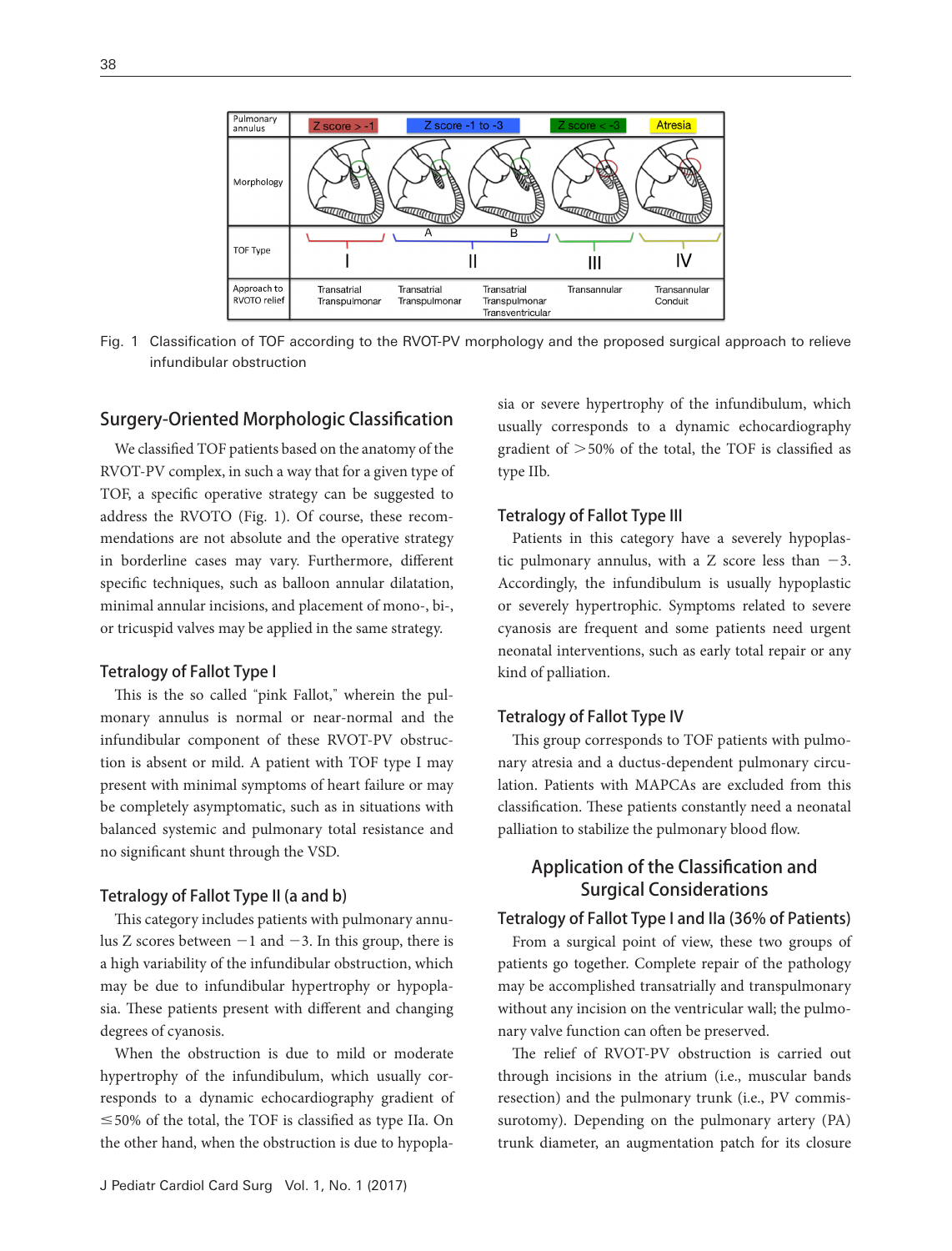may be needed. The patch can be made from fresh or glutaraldehyde-treated autologous pericardium or from a heterologous material.

In type IIa borderline cases with the pulmonary annulus Z score values in the −3 area, a small annular incision may be performed with or without pulmonary valve reconstruction ("infundibular-sparing transannular patch"); intraoperative balloon annular dilatation could be employed.<sup>1-5)</sup>

# Tetralogy of Fallot Type IIb (14% of Patients)

This group may be the most challenging to correctly define because these cases can be easily misclassified as type III, which requires a quite different surgical option than that in TOF type II. In fact, in type IIb patients, the infundibulum nearly always has to be incised and augmented with patch (ventriculotomy).<sup>6)</sup> But unlike it happens in patients with TOF type III, a transannular patch can be avoided in most cases, given that the Z score for the pulmonary annulus is greater than  $-3$  (Fig. 2).

Unfortunately, the strategy described above does not automatically mean that valve function can be preserved in most patients. The pulmonary valve in this group is often very dysplastic, has poor leaflet mobility, and has a smaller effective orifice than the annular one; accordingly, the pulmonary trunk is often small. In a certain number of cases, the leaflets must be partially or totally resected, leaving a variable degree of pulmonary regurgitation that is usually less important than the one we get when the annulus is enlarged up to a normal Z score value.

As described for type IIa patients, if the Z score for the pulmonary annulus is in the −3 area, the same techniques of conservatively improving the annular diameter may be employed.<sup>1-5)</sup>



Fig. 2 Suggested surgical approach to relieve RVOTO in Fallot type IIb patients Two separate patches in the infundibulum and pulmonary trunk (plus pulmonary valve commissurotomy) are placed. The pulmonary annulus is preserved.



Fig. 3 Suggested surgical approach to relieve RVOTO in Fallot type III patients A transannular patch is almost always needed. The types of patch are a) the classic non-valved patch, b) a custom-made monocusp transannular patch, and c) a monocusp transannular patch derived from a valved bovine jugular vein conduit.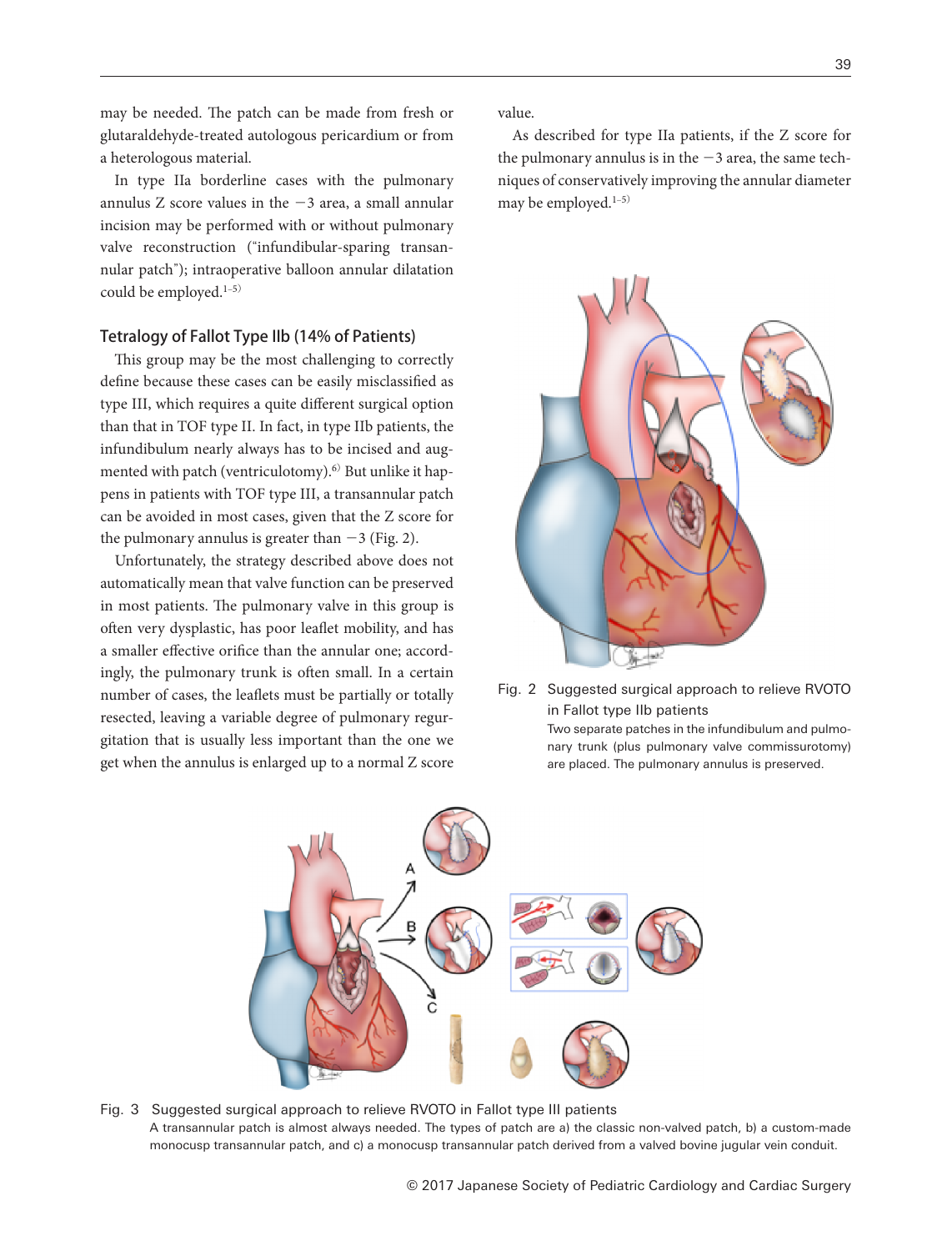### Tetralogy of Fallot Type III (40% of Patients)

These patients almost invariably require a transannular patch for the relief of RVOT-PV obstruction. The classic technique of non-valve patching is still being used nowadays, although the length of the ventricular extension of the incision has been significantly reduced over the last decades. Nevertheless, this incision has to pass through the level of the most apical extension of the conal septum in order to reduce the risk of significant residual obstruction in the proximal infundibulum (Fig. 3a). On the other hand, the width of the patch at the annular level has to match a Z score of slightly less than 0 in order to reduce the magnitude of the pulmonary regurgitation. The consequences of the free pulmonary regurgitation derived from these techniques are well known and will invariably require pulmonary valvulation, either surgical or percutaneous, later on.<sup>11, 12)</sup>

An alternative technique is the monocusp transannular patch, which aims to eliminate or at least reduce the amount of pulmonary regurgitation. The monocusp may be custom-made<sup>13-15)</sup> (Fig. 3b), using different materials, such as autologous pericardium, heterologous pericardium, other biological materials, or synthetic membranes; or can be derived from a segment of bovine jugular vein which contains one leaflet<sup>16)</sup> (Fig. 3c).

### Tetralogy of Fallot Type IV (10% of Patients)

Patients with pulmonary atresia always need neonatal intervention to stabilize pulmonary blood flow. This may be done through a surgically created systemic to pulmonary shunt or an equivalent surgical palliation using a transannular patch with the VSD left open, or through a percutaneously delivered ductal stent. As an alternative, the patency of the ductus may be maintained by continuous prostaglandin infusion for a few weeks, followed by early complete repair.

At the time of TOF repair, usually within the first 3 to 6 months after the initial palliation, a conduit is used to reconstruct the continuity of the RVOT-PA. In a minority of patients, the caliber of the pulmonary trunk and the annulus, although small, allows their longitudinal opening and placement of a transannular patch, as in TOF type III patients.17, 18)

### Conclusion

This review aimed to be an operative tool for the young cardiac surgeon who is facing his or her first cases of TOF repair as an independent operator. When attempting TOF repair, an inexperienced surgeon may have two opposite attitudes; they can be either too aggressive in infundibular/annular preservation or have a very low threshold for placing a transannular patch. In the first scenario, an intraoperative echocardiogram will show the residual obstruction, which can be relieved by a second pump run and aortic cross-clamping. In the second situation, a patient might undergo an aggressive operation that could have been avoided. Our algorithm could provide each patient the opportunity to receive the most appropriate and less invasive operation.

#### Conflict of Interest

The authors have no conflicts of interest to declare.

# References

- 1) Bové T, François K, Van De Kerckhove K, et al: Assessment of a right-ventricular infundibulum-sparing approach in transatrial-transpulmonary repair of tetralogy of Fallot. Eur J Cardiothorac Surg 2012; **41**: 126‒133
- [2\) Padalino MA, Vida VL, Stellin G: Transatrial](http://dx.doi.org/10.1053/j.pcsu.2009.01.005)[transpulmonary repair of tetralogy of Fallot. Semin Thorac](http://dx.doi.org/10.1053/j.pcsu.2009.01.005)  [Cardiovasc Surg Pediatr Card Surg Annu 2009;](http://dx.doi.org/10.1053/j.pcsu.2009.01.005) **12**: 48‒53
- [3\) Bacha E: Valve-sparing or valve reconstruction options](http://dx.doi.org/10.1053/j.pcsu.2016.09.001)  [in Tetralogy of Fallot surgery. Thorac Cardiovasc Surg](http://dx.doi.org/10.1053/j.pcsu.2016.09.001)  [Pediatr Card Surg Annu 2017;](http://dx.doi.org/10.1053/j.pcsu.2016.09.001) **20**: 79‒83
- [4\) Vida VL, Guariento A, Zucchetta F, et al: Preservation of](http://dx.doi.org/10.1053/j.pcsu.2015.12.008)  [the pulmonary valve during early repair of tetralogy of](http://dx.doi.org/10.1053/j.pcsu.2015.12.008)  [Fallot: Surgical techniques. Semin Thorac Cardiovasc Surg](http://dx.doi.org/10.1053/j.pcsu.2015.12.008)  [Pediatr Card Surg Annu 2016;](http://dx.doi.org/10.1053/j.pcsu.2015.12.008) **19**: 75‒81
- [5\) Robinson JD, Rathod RH, Brown DW, et al: The evolving](http://dx.doi.org/10.1016/j.jtcvs.2011.02.047)  [role of intraoperative balloon pulmonary valvuloplasty](http://dx.doi.org/10.1016/j.jtcvs.2011.02.047)  [in valve-sparing repair of tetralogy of Fallot. J Thorac](http://dx.doi.org/10.1016/j.jtcvs.2011.02.047)  [Cardiovasc Surg 2011;](http://dx.doi.org/10.1016/j.jtcvs.2011.02.047) **142**: 1367‒1373
- [6\) Jonas RA: Early primary repair of Tetralogy of Fallot.](http://dx.doi.org/10.1053/j.pcsu.2009.01.021)  [Semin Thorac Cardiovasc Surg Pediatr Card Surg Annu](http://dx.doi.org/10.1053/j.pcsu.2009.01.021)  [2009;](http://dx.doi.org/10.1053/j.pcsu.2009.01.021) **12**: 39‒47
- [7\) Sung SC, Kim S, Woo JS, et al: Pulmonic valve annular](http://dx.doi.org/10.1016/S0003-4975(02)03926-7)  [enlargement with valve repair in tetralogy of Fallot. Ann](http://dx.doi.org/10.1016/S0003-4975(02)03926-7)  [Thorac Surg 2003;](http://dx.doi.org/10.1016/S0003-4975(02)03926-7) **75**: 303‒305
- [8\) Anagnostopoulos P, Azakie A, Natarajan S, et al:](http://dx.doi.org/10.1016/j.jtcvs.2006.10.039)  [Pulmonary valve cusp augmentation with autologous](http://dx.doi.org/10.1016/j.jtcvs.2006.10.039)  [pericardium may improve early outcome for tetralogy of](http://dx.doi.org/10.1016/j.jtcvs.2006.10.039)  [Fallot. J Thorac Cardiovasc Surg 2007;](http://dx.doi.org/10.1016/j.jtcvs.2006.10.039) **133**: 640‒647
- [9\) Sen DG, Najjar M, Yimaz B, et al: Aiming to preserve](http://dx.doi.org/10.1007/s00246-016-1355-1)  [pulmonary valve function in tetralogy of Fallot repair:](http://dx.doi.org/10.1007/s00246-016-1355-1)  [Comparing a new approach to traditional management.](http://dx.doi.org/10.1007/s00246-016-1355-1)  [Pediatr Cardiol 2016;](http://dx.doi.org/10.1007/s00246-016-1355-1) **37**: 818‒825
- [10\) Stewart R, Backer CL, Young L, et al: Tetralogy of Fallot:](http://dx.doi.org/10.1016/j.athoracsur.2005.04.016)  [Results of pulmonary valve sparing strategy. Ann Thorac](http://dx.doi.org/10.1016/j.athoracsur.2005.04.016)  Surg 2005; **80**: 1431‒[1439, discussion, 1438](http://dx.doi.org/10.1016/j.athoracsur.2005.04.016)‒1439
- [11\) Cullen S, Shore D, Redington AN: Characterization of](http://dx.doi.org/10.1161/01.CIR.91.6.1782)  [right ventricular diastolic performance after complete](http://dx.doi.org/10.1161/01.CIR.91.6.1782)  [repair of tetralogy of Fallot: Restrictive physiology pre-](http://dx.doi.org/10.1161/01.CIR.91.6.1782)